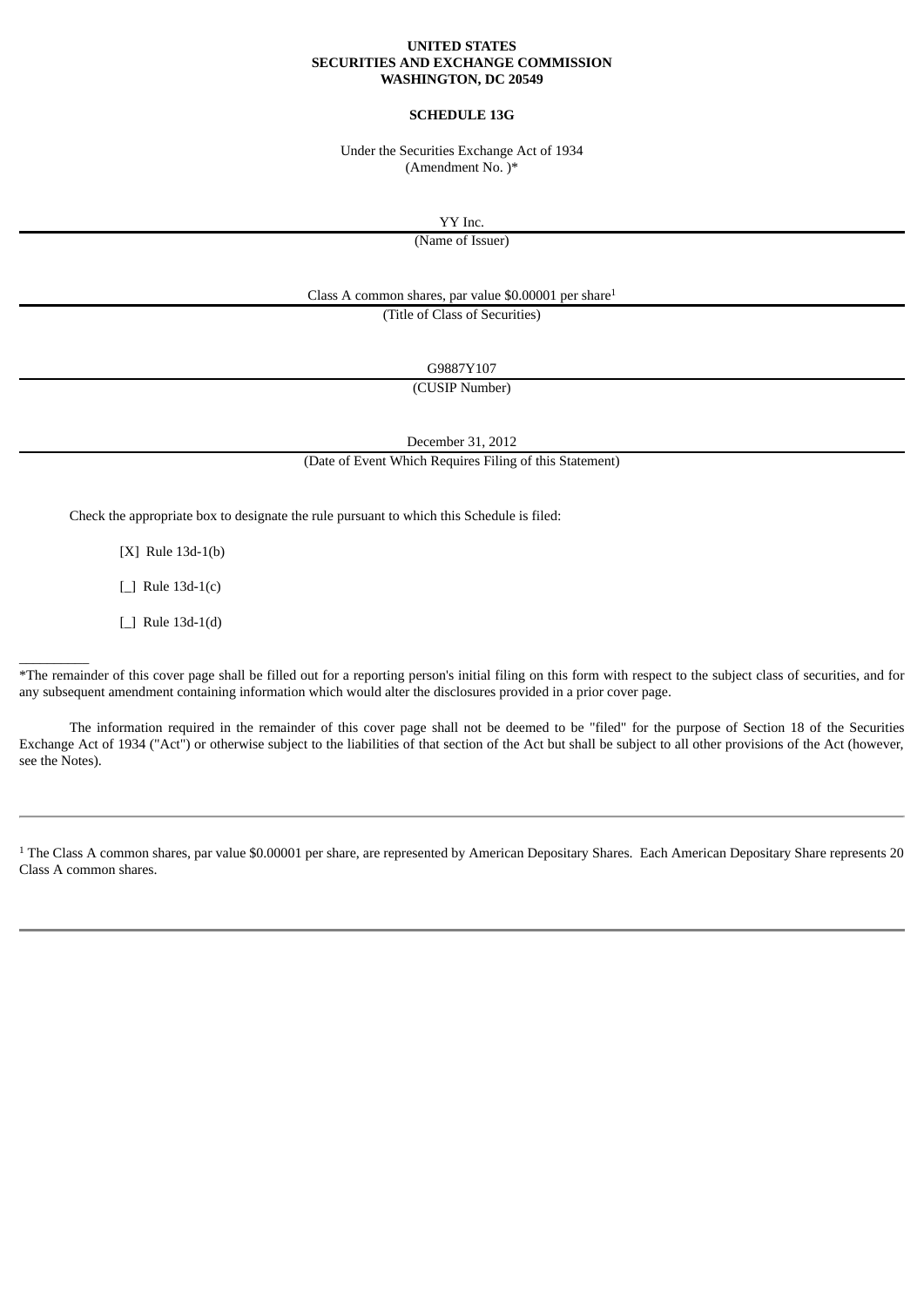| <b>CUSIP No</b> | G9887Y107                                                                                |                                        |
|-----------------|------------------------------------------------------------------------------------------|----------------------------------------|
| 1.              | NAME OF REPORTING PERSONS<br>I.R.S. IDENTIFICATION NOS. OF ABOVE PERSONS (ENTITIES ONLY) |                                        |
|                 | Tiger Global Six YY Holdings                                                             |                                        |
| 2.              | CHECK THE APPROPRIATE BOX IF A MEMBER OF A GROUP (SEE INSTRUCTIONS)                      | (a) $\Box$<br>(b) [X]                  |
| 3.              | <b>SEC USE ONLY</b>                                                                      |                                        |
| 4.              | CITIZENSHIP OR PLACE OF ORGANIZATION                                                     |                                        |
|                 | Mauritius                                                                                |                                        |
|                 | NUMBER OF SHARES BENEFICIALLY OWNED BY EACH REPORTING PERSON WITH                        |                                        |
| 5.              | <b>SOLE VOTING POWER</b>                                                                 |                                        |
|                 | $\bf{0}$                                                                                 |                                        |
| 6.              | <b>SHARED VOTING POWER</b>                                                               |                                        |
|                 | 76,710,648                                                                               |                                        |
| 7.              | SOLE DISPOSITIVE POWER                                                                   |                                        |
|                 | $\boldsymbol{0}$                                                                         |                                        |
| 8.              | SHARED DISPOSITIVE POWER                                                                 |                                        |
|                 | 76,710,648                                                                               |                                        |
| 9.              | AGGREGATE AMOUNT BENEFICIALLY OWNED BY EACH REPORTING PERSON                             |                                        |
|                 | 76,710,648                                                                               |                                        |
| 10.             | CHECK BOX IF THE AGGREGATE AMOUNT IN ROW (9) EXCLUDES CERTAIN SHARES (SEE INSTRUCTIONS)  |                                        |
| 11.             | PERCENT OF CLASS REPRESENTED BY AMOUNT IN ROW (9)                                        | $\begin{bmatrix} 1 \\ 1 \end{bmatrix}$ |
|                 | 42.8%                                                                                    |                                        |
| 12.             | TYPE OF REPORTING PERSON (SEE INSTRUCTIONS)                                              |                                        |
|                 | $_{\rm OO}$                                                                              |                                        |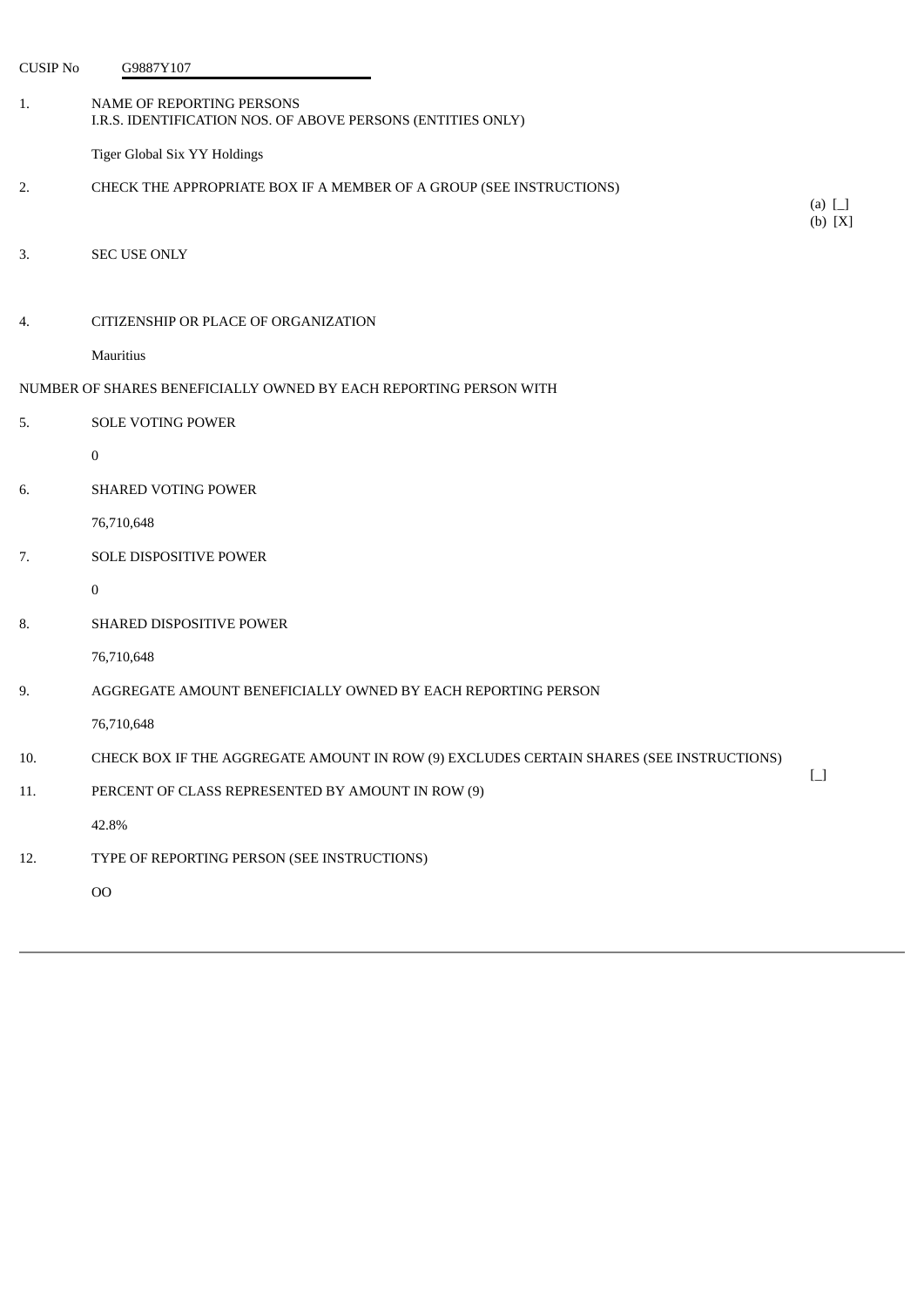| <b>CUSIP No</b>                                                   | G9887Y107                                                                                |                                        |  |
|-------------------------------------------------------------------|------------------------------------------------------------------------------------------|----------------------------------------|--|
| 1.                                                                | NAME OF REPORTING PERSONS<br>I.R.S. IDENTIFICATION NOS. OF ABOVE PERSONS (ENTITIES ONLY) |                                        |  |
|                                                                   | Tiger Global Six Parent Holdings                                                         |                                        |  |
| 2.                                                                | CHECK THE APPROPRIATE BOX IF A MEMBER OF A GROUP (SEE INSTRUCTIONS)                      | (a) $\Box$<br>(b) [X]                  |  |
| 3.                                                                | SEC USE ONLY                                                                             |                                        |  |
| 4.                                                                | CITIZENSHIP OR PLACE OF ORGANIZATION                                                     |                                        |  |
|                                                                   | Mauritius                                                                                |                                        |  |
| NUMBER OF SHARES BENEFICIALLY OWNED BY EACH REPORTING PERSON WITH |                                                                                          |                                        |  |
| 5.                                                                | <b>SOLE VOTING POWER</b>                                                                 |                                        |  |
|                                                                   | $\boldsymbol{0}$                                                                         |                                        |  |
| 6.                                                                | <b>SHARED VOTING POWER</b>                                                               |                                        |  |
|                                                                   | 76,710,648                                                                               |                                        |  |
| 7.                                                                | SOLE DISPOSITIVE POWER                                                                   |                                        |  |
|                                                                   | $\bf{0}$                                                                                 |                                        |  |
| 8.                                                                | <b>SHARED DISPOSITIVE POWER</b>                                                          |                                        |  |
|                                                                   | 76,710,648                                                                               |                                        |  |
| 9.                                                                | AGGREGATE AMOUNT BENEFICIALLY OWNED BY EACH REPORTING PERSON                             |                                        |  |
|                                                                   | 76,710,648                                                                               |                                        |  |
| 10.                                                               | CHECK BOX IF THE AGGREGATE AMOUNT IN ROW (9) EXCLUDES CERTAIN SHARES (SEE INSTRUCTIONS)  | $\begin{bmatrix} 1 \\ 1 \end{bmatrix}$ |  |
| 11.                                                               | PERCENT OF CLASS REPRESENTED BY AMOUNT IN ROW (9)                                        |                                        |  |
|                                                                   | 42.8%                                                                                    |                                        |  |
| 12.                                                               | TYPE OF REPORTING PERSON (SEE INSTRUCTIONS)                                              |                                        |  |
|                                                                   | O <sub>O</sub>                                                                           |                                        |  |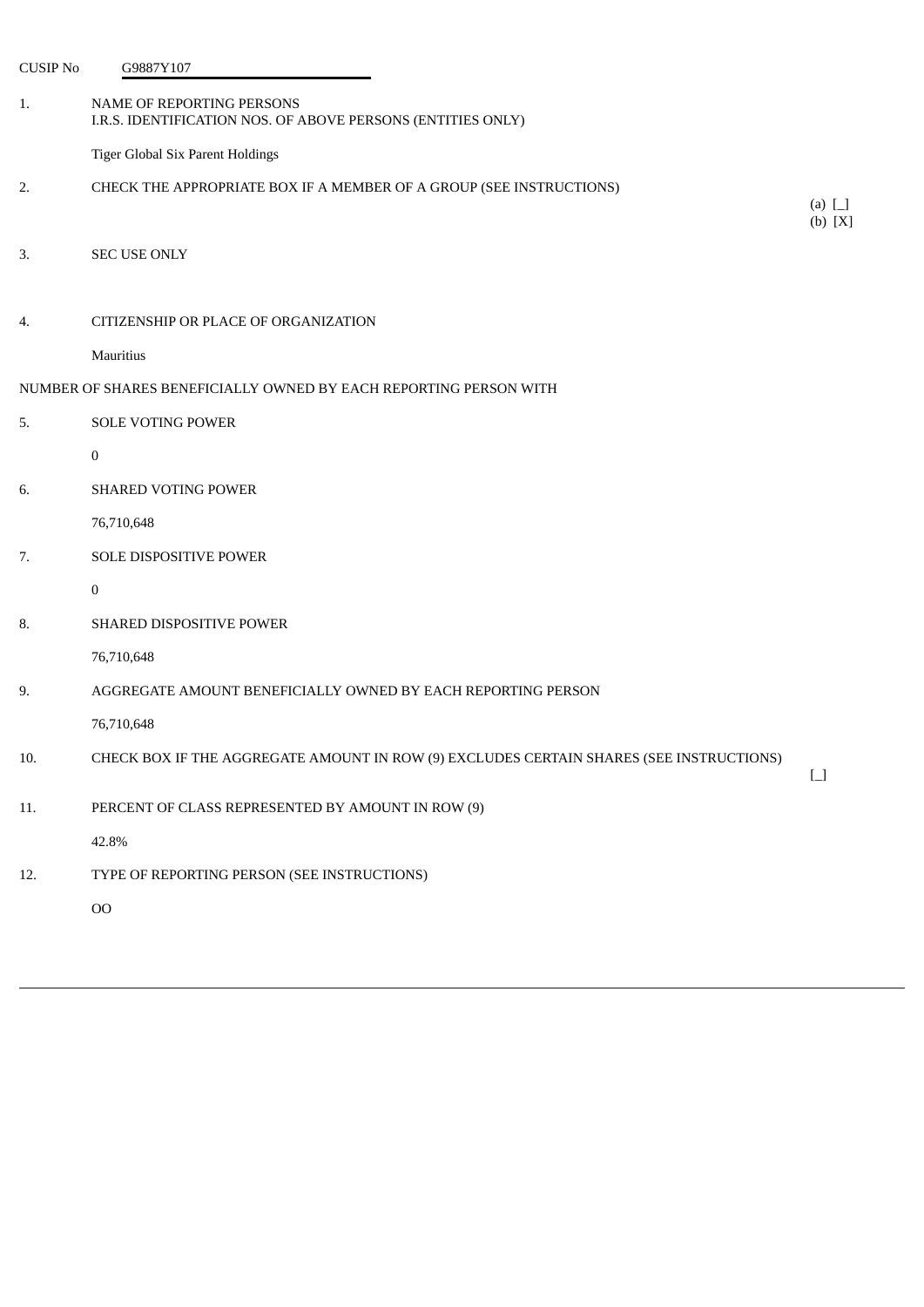| <b>CUSIP No</b> | G9887Y107                                                                                |                                        |
|-----------------|------------------------------------------------------------------------------------------|----------------------------------------|
| 1.              | NAME OF REPORTING PERSONS<br>I.R.S. IDENTIFICATION NOS. OF ABOVE PERSONS (ENTITIES ONLY) |                                        |
|                 | Charles P. Coleman III                                                                   |                                        |
| 2.              | CHECK THE APPROPRIATE BOX IF A MEMBER OF A GROUP (SEE INSTRUCTIONS)                      | (a) $\Box$<br>(b) [X]                  |
| 3.              | <b>SEC USE ONLY</b>                                                                      |                                        |
| 4.              | CITIZENSHIP OR PLACE OF ORGANIZATION                                                     |                                        |
|                 | <b>United States</b>                                                                     |                                        |
|                 | NUMBER OF SHARES BENEFICIALLY OWNED BY EACH REPORTING PERSON WITH                        |                                        |
| 5.              | <b>SOLE VOTING POWER</b>                                                                 |                                        |
|                 | $\mathbf{0}$                                                                             |                                        |
| 6.              | <b>SHARED VOTING POWER</b>                                                               |                                        |
|                 | 76,710,648                                                                               |                                        |
| 7.              | SOLE DISPOSITIVE POWER                                                                   |                                        |
|                 | 0                                                                                        |                                        |
| 8.              | SHARED DISPOSITIVE POWER                                                                 |                                        |
|                 | 76,710,648                                                                               |                                        |
| 9.              | AGGREGATE AMOUNT BENEFICIALLY OWNED BY EACH REPORTING PERSON                             |                                        |
|                 | 76,710,648                                                                               |                                        |
| 10.             | CHECK BOX IF THE AGGREGATE AMOUNT IN ROW (9) EXCLUDES CERTAIN SHARES (SEE INSTRUCTIONS)  | $\begin{array}{c} \square \end{array}$ |
| 11.             | PERCENT OF CLASS REPRESENTED BY AMOUNT IN ROW (9)                                        |                                        |
|                 | 42.8%                                                                                    |                                        |
| 12.             | TYPE OF REPORTING PERSON (SEE INSTRUCTIONS)                                              |                                        |
|                 | IN, HC                                                                                   |                                        |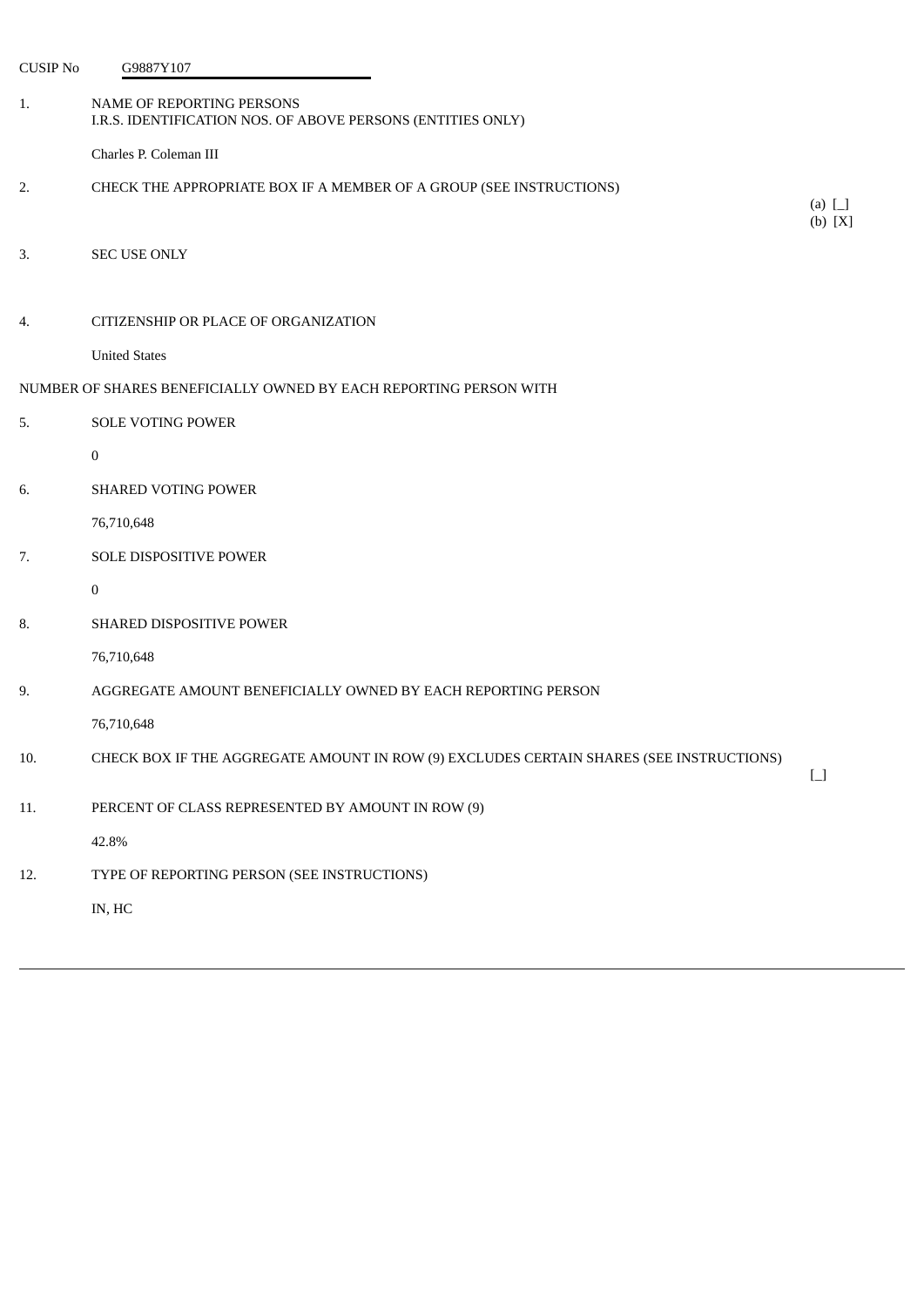| <b>CUSIP No</b> |      | G9887Y107                                                                                                                                                                  |
|-----------------|------|----------------------------------------------------------------------------------------------------------------------------------------------------------------------------|
| Item 1.         | (a). | Name of Issuer:                                                                                                                                                            |
|                 |      | YY Inc.                                                                                                                                                                    |
|                 | (b). | Address of Issuer's Principal Executive Offices:                                                                                                                           |
|                 |      | Building 3-08, Yangcheng Creative Industry Zone<br>No. 309 Huangpu Avenue Middle<br>Tianhe District, Guangzhou 510655<br>People's Republic of China                        |
| Item 2.         | (a). | Name of Person Filing:                                                                                                                                                     |
|                 |      | Tiger Global Six YY Holdings<br><b>Tiger Global Six Parent Holdings</b><br>Charles P. Coleman III                                                                          |
|                 | (b). | Address of Principal Business Office, or if None, Residence:                                                                                                               |
|                 |      | Tiger Global Six YY Holdings<br>Tiger Global Six Parent Holdings<br><b>TwentySeven Cybercity</b><br>Ebene, Mauritius                                                       |
|                 |      | Charles P. Coleman III<br>c/o Tiger Global Management, LLC<br>101 Park Ave<br>48 <sup>th</sup> Floor<br>New York, New York 10178                                           |
|                 | (c). | Citizenship:                                                                                                                                                               |
|                 |      | Tiger Global Six YY Holdings - Mauritius private company<br>Tiger Global Six Parent Holdings - Mauritius private company<br>Charles P. Coleman III - United States citizen |
|                 | (d). | Title of Class of Securities:                                                                                                                                              |
|                 |      | Class A common shares, par value \$0.00001 per share                                                                                                                       |
|                 | (e). | <b>CUSIP Number:</b>                                                                                                                                                       |
|                 |      | G9887Y107                                                                                                                                                                  |
| Item 3.         |      | If This Statement is filed pursuant to ss.240.13d-1(b) or 240.13d-2(b), or (c), check whether the person filing is a                                                       |
|                 | (a)  | $\boxed{\phantom{1}}$<br>Broker or dealer registered under Section 15 of the Exchange Act (15 U.S.C. 78c).                                                                 |
|                 | (b)  | $\Box$<br>Bank as defined in Section 3(a)(6) of the Exchange Act (15 U.S.C. 78c).                                                                                          |
|                 | (c)  | $\Box$<br>Insurance company as defined in Section 3(a)(19) of the Exchange Act (15 U.S.C. 78c).                                                                            |
|                 | (d)  | $\Box$<br>Investment company registered under Section 8 of the Investment Company Act of 1940 (15 U.S.C. 80a-8).                                                           |
|                 | (e)  | [X]<br>An investment adviser in accordance with § 240.13d-1(b)(1)(ii)(E);                                                                                                  |
|                 | (f)  | $\begin{bmatrix} 1 \\ 1 \end{bmatrix}$<br>An employee benefit plan or endowment fund in accordance with $\S$ 240.13d-1(b)(1)(ii)(F);                                       |
|                 | (g)  | $\begin{bmatrix} 1 \\ 1 \end{bmatrix}$<br>A parent holding company or control person in accordance with Rule $13d-1(b)(1)(ii)(G)$ ;                                        |
|                 | (h)  | A savings association as defined in Section 3(b) of the Federal Deposit Insurance Act (12 U.S.C.1813);<br>$\Box$                                                           |
|                 | (i)  | A church plan that is excluded from the definition of an investment company under Section $3(c)(14)$ of the Investment<br>$\Box$<br>Company Act of 1940 (15 U.S.C. 80a-3); |
|                 | (j)  | Group, in accordance with s.240.13d-1(b)(1)(ii)(J).<br>$\Box$                                                                                                              |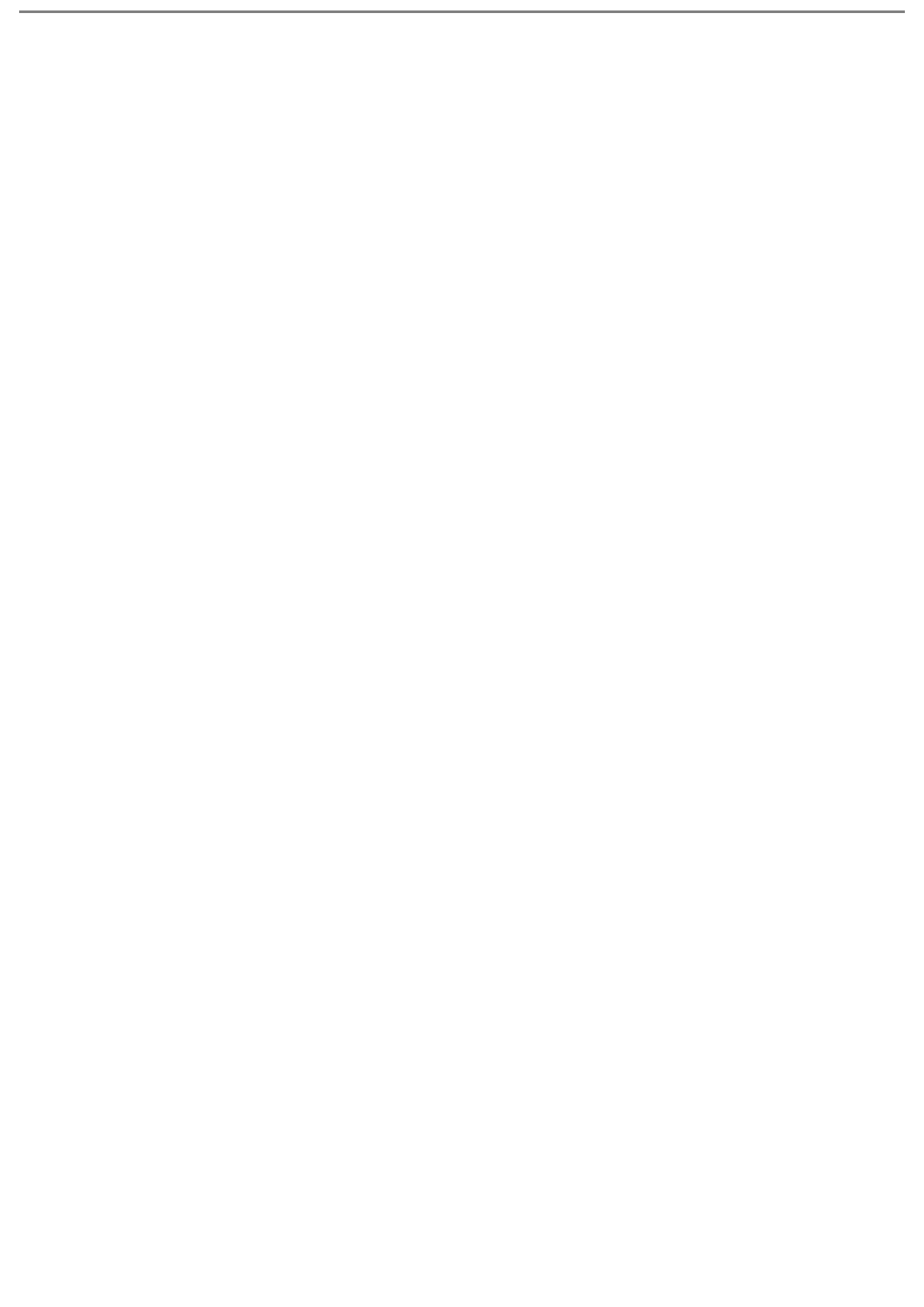#### Item 4. Ownership.

Provide the following information regarding the aggregate number and percentage of the class of securities of the issuer identified in Item 1.

(a) Amount beneficially owned:

76,710,648 shares deemed beneficially owned by Tiger Global Six YY Holdings 76,710,648 shares deemed beneficially owned by Tiger Global Six Parent Holdings 76,710,648 shares deemed beneficially owned by Charles P. Coleman III

(b) Percent of class:

42.8% deemed beneficially owned by Tiger Global Six YY Holdings 42.8% deemed beneficially owned by Tiger Global Six Parent Holdings 42.8% deemed beneficially owned by Charles P. Coleman III

(c) Number of shares as to which Tiger Global Six YY Holdings has:

| (i)                                                                | Sole power to vote or to direct the vote                |            |  |  |  |
|--------------------------------------------------------------------|---------------------------------------------------------|------------|--|--|--|
| (ii)                                                               | Shared power to vote or to direct the vote              | 76,710,648 |  |  |  |
| (iii)                                                              | Sole power to dispose or to direct the disposition of   | 0          |  |  |  |
| (iv)                                                               | Shared power to dispose or to direct the disposition of | 76,710,648 |  |  |  |
| Number of shares as to which Tiger Global Six Parent Holdings has: |                                                         |            |  |  |  |
| (i)                                                                | Sole power to vote or to direct the vote                | 0          |  |  |  |
| (ii)                                                               | Shared power to vote or to direct the vote              | 76,710,648 |  |  |  |
| (iii)                                                              | Sole power to dispose or to direct the disposition of   | 0          |  |  |  |
| (iv)                                                               | Shared power to dispose or to direct the disposition of | 76,710,648 |  |  |  |
| Number of shares as to which Charles P. Coleman III has:           |                                                         |            |  |  |  |
| (i)                                                                | Sole power to vote or to direct the vote                | 0          |  |  |  |
| (ii)                                                               | Shared power to vote or to direct the vote              | 76,710,648 |  |  |  |
| (iii)                                                              | Sole power to dispose or to direct the disposition of   | 0          |  |  |  |
| (iv)                                                               | Shared power to dispose or to direct the disposition of | 76,710,648 |  |  |  |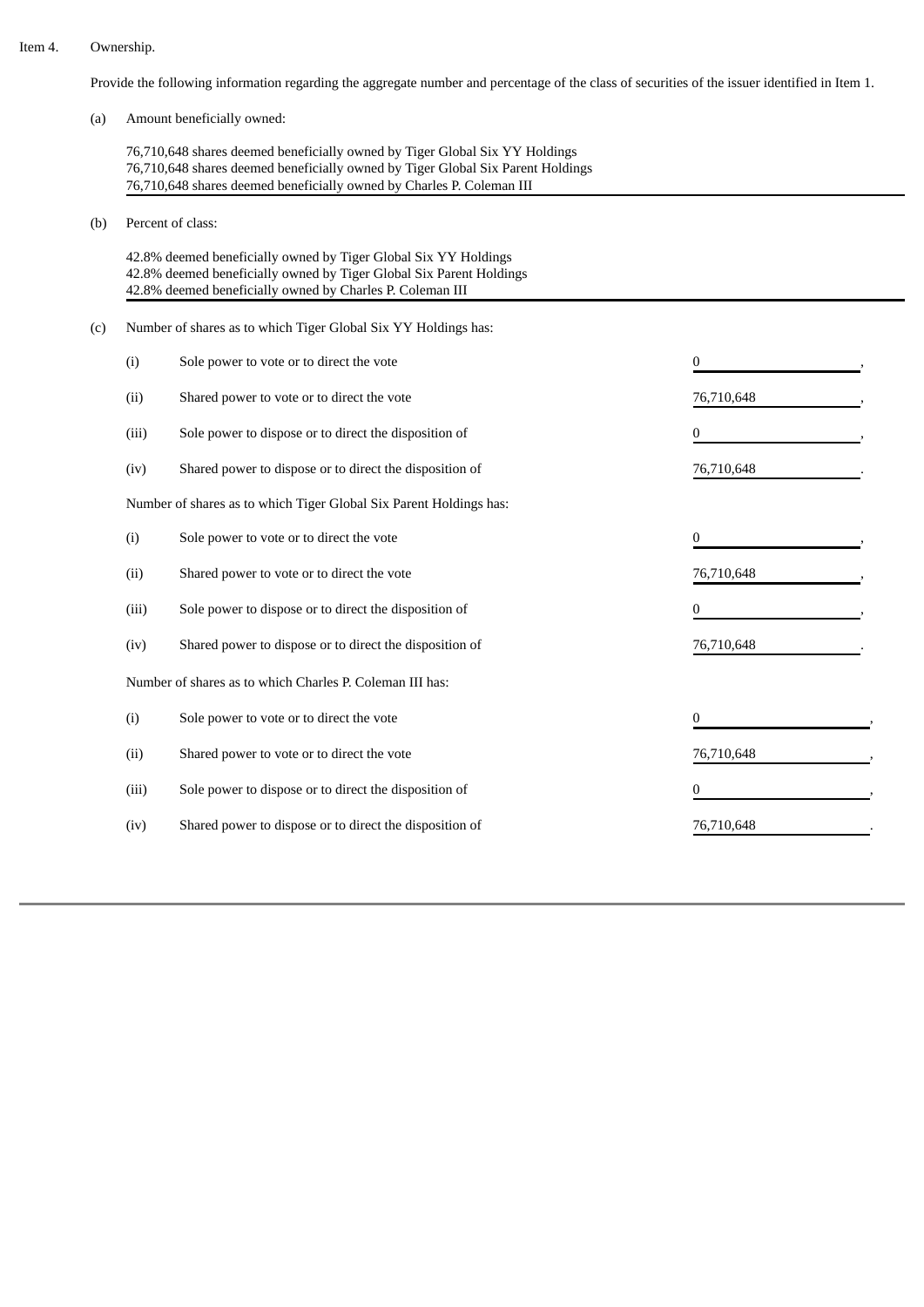Item 5. Ownership of Five Percent or Less of a Class.

If this statement is being filed to report the fact that as of the date hereof the reporting person has ceased to be the beneficial owner of more than five percent of the class of securities, check the following [\_].

N/A

### Item 6. Ownership of More Than Five Percent on Behalf of Another Person.

If any other person is known to have the right to receive or the power to direct the receipt of dividends from, or the proceeds from the sale of, such securities, a statement to that effect should be included in response to this item and, if such interest relates to more than five percent of the class, such person should be identified. A listing of the shareholders of an investment company registered under the Investment Company Act of 1940 or the beneficiaries of employee benefit plan, pension fund or endowment fund is not required.

All securities reported in this schedule 13G are owned by advisory clients of Tiger Global Management, LLC, none of which, other than the reporting persons listed herein, owns more than five percent of the class.

Item 7. Identification and Classification of the Subsidiary Which Acquired the Security Being Reported on by the Parent Holding Company.

If a parent holding company has filed this schedule, pursuant to Rule 13d-1(b)(1)(ii)(G), so indicate under Item 3(g) and attach an exhibit stating the identity and the Item 3 classification of the relevant subsidiary. If a parent holding company has filed this schedule pursuant to Rule 13d-1(c) or Rule 13d-1(d), attach an exhibit stating the identification of the relevant subsidiary.

N/A

### Item 8. Identification and Classification of Members of the Group.

If a group has filed this schedule pursuant to §240.13d-1(b)(1)(ii)(J), so indicate under Item 3(j) and attach an exhibit stating the identity and Item 3 classification of each member of the group. If a group has filed this schedule pursuant to §240.13d-1(c) or §240.13d-1(d), attach an exhibit stating the identity of each member of the group.

N/A

Item 9. Notice of Dissolution of Group.

Notice of dissolution of a group may be furnished as an exhibit stating the date of the dissolution and that all further filings with respect to transactions in the security reported on will be filed, if required, by members of the group, in their individual capacity. See Item 5.

N/A

Item 10. Certification.

By signing below I certify that, to the best of my knowledge and belief, the securities referred to above were acquired and are held in the ordinary course of business and were not acquired and are not held for the purpose of or with the effect of changing or influencing the control of the issuer of the securities and were not acquired and are not held in connection with or as a participant in any transaction having that purpose or effect.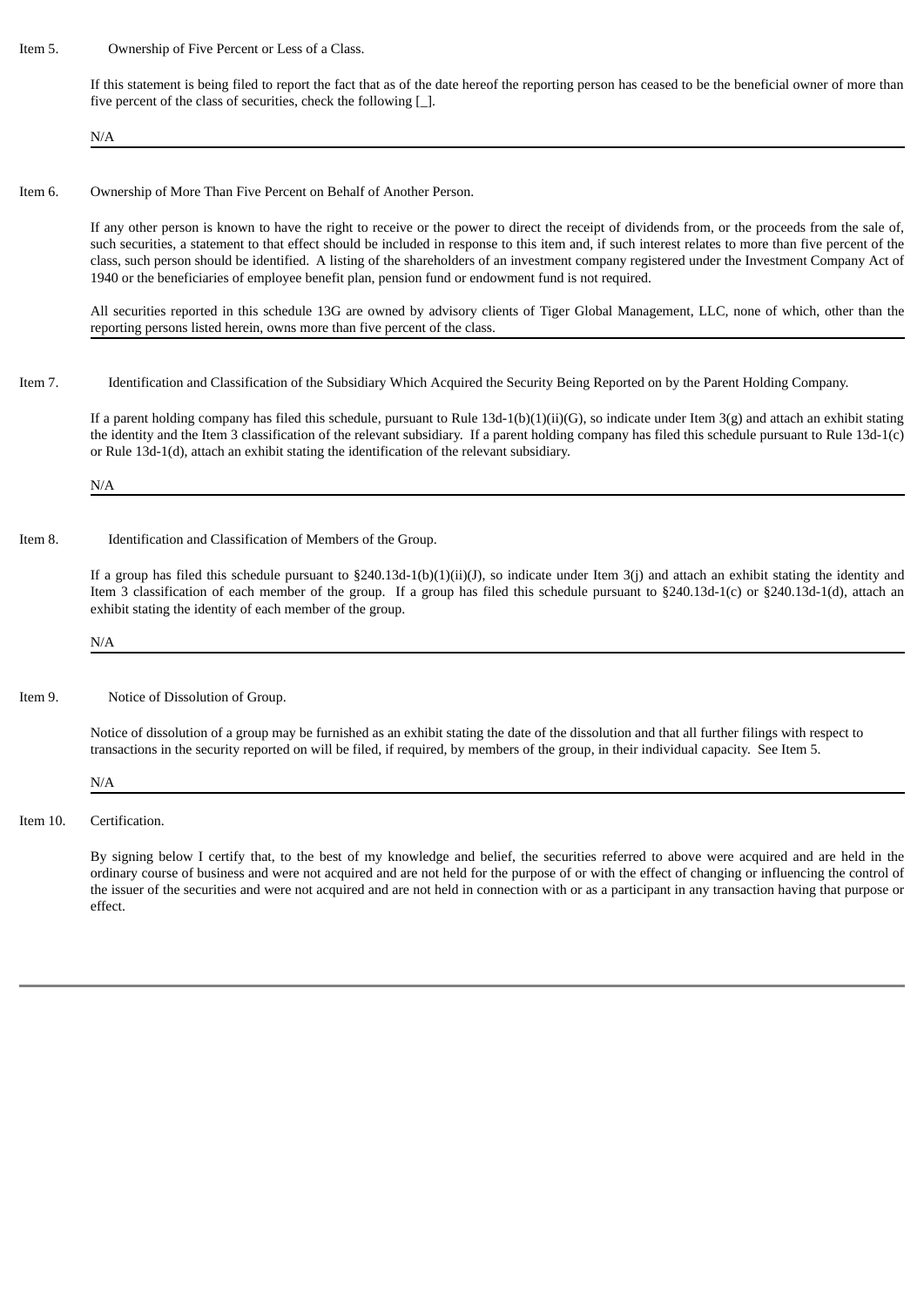# SIGNATURE

After reasonable inquiry and to the best of my knowledge and belief, I certify that the information set forth in this statement is true, complete and correct.

Date: February 14, 2013

Tiger Global Six YY Holdings */s/ Moussa Taujoo* 

Tiger Global Six Parent Holdings *15/ Moussa* Taujoo

Signature

Moussa Taujoo Director

Signature

Moussa Taujoo Director

Charles P. Coleman III /s/ Charles P. Coleman III Signature